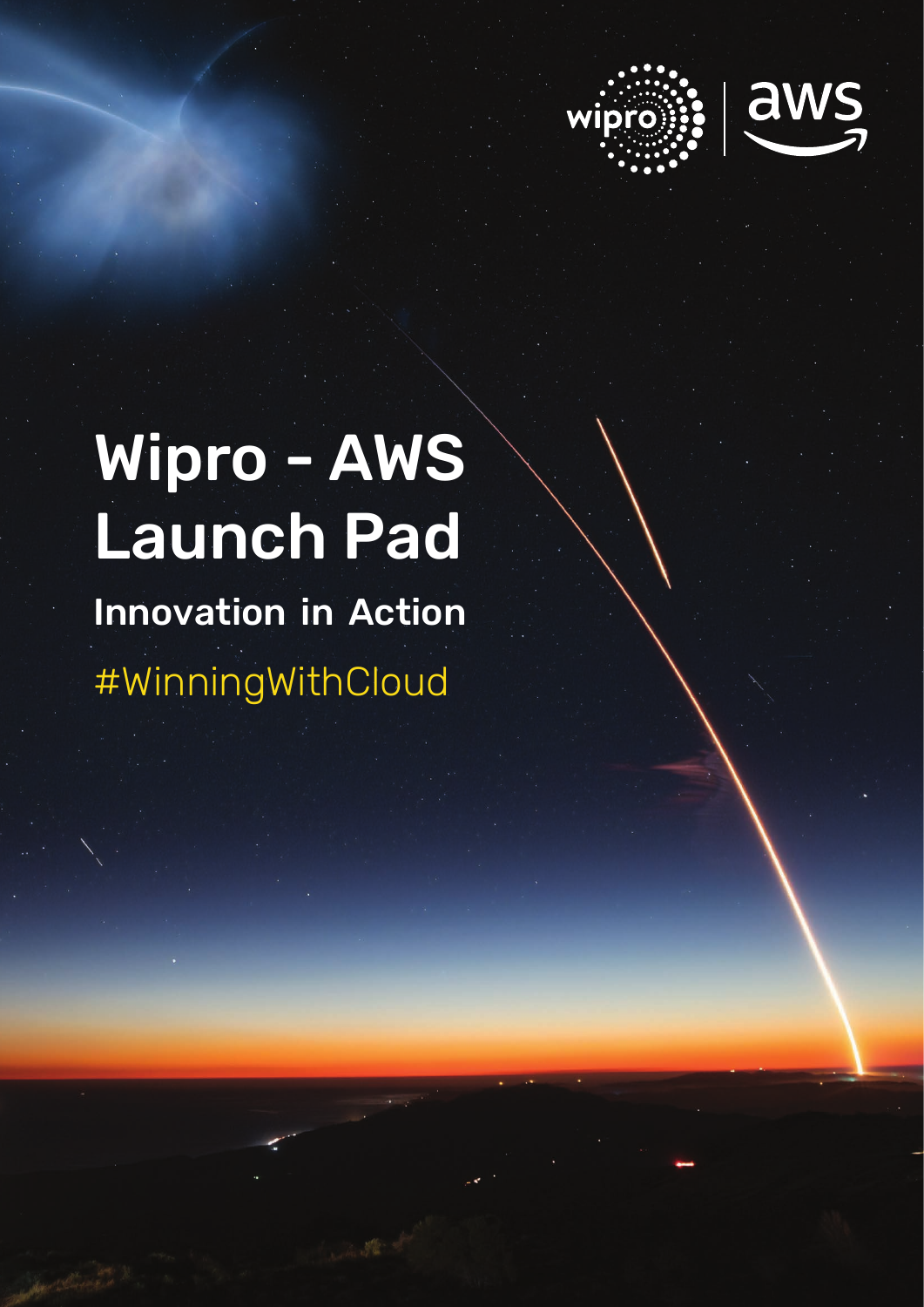Wipro helps organizations envision the future and create transformational solutions. Our state-of-theart Wipro AWS Launch Pads at Kodathi (Bengaluru), Sydney and São Paulo empower us in this endeavor.

These multidisciplinary co-innovation centers are hubs where specialized teams craft truly innovative solutions leveraging AWS offerings.Wipro and AWS will enable joint customer conversations and deliver enterprise-scale cloud adoption in a whole new way.

# **Witness the best in cloud services at Wipro - AWS Launch Pad**

This futuristic, immersive experience center is strategically segmented into three zones.



An exploration into curated offerings

#### **What we deliver**

**Immersive collaboration zone**

A space where pioneering ideas are born

# **Integrated delivery zone**



Multidisciplinary teams delivering real-time engagements



Agile operating models for enterprises

# **What we offer**



Innovation through collaboration



Maximized customer centricity through delivery excellence

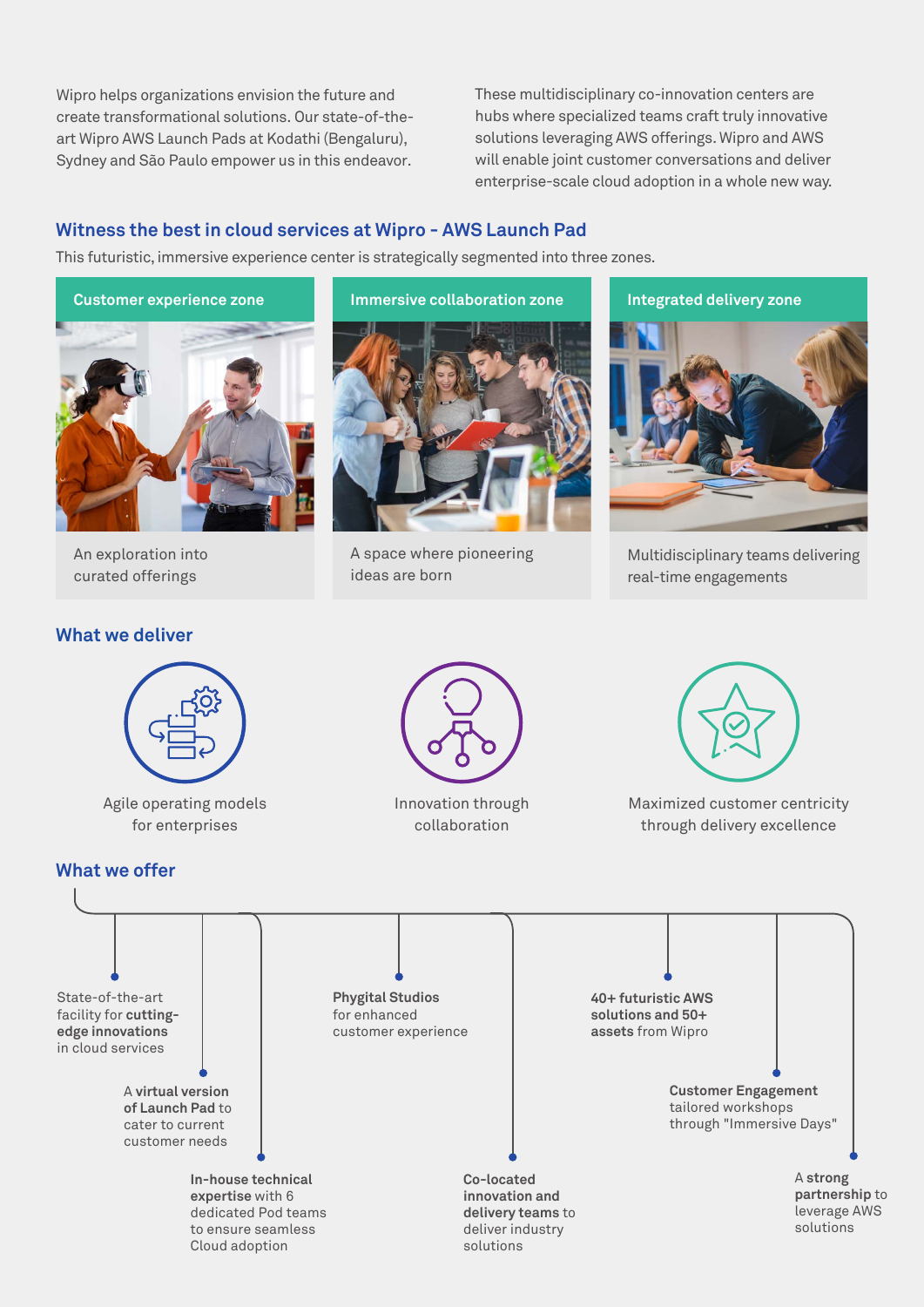# **Engineering innovative solutions**

Six areas in which we engineer and showcase solutions at the Wipro - AWS Launch Pad:



#### **Our marque solutions at Wipro – AWS Launch Pad**

Virtual Concierge on Sumerian, Data Discovery Platform, Cloud Migration Platform, AutoInsights, Miliu and the Collaborative Care Platform

## **Our differentiators**

A facility that enables an integrated approach to enterprise-scale cloud adoption that is:



### **Wipro's AWS offerings**

From infrastructure to innovation, Wipro has it all on AWS!



To know more about Wipro – AWS Launch Pad please visit wipro.com/cloud/wipro-aws-launch-pad/

### **Winning with AWS Cloud**

Wipro is an innovation-led Cloud partner for clients in their digital journey. Our 'Business First' approach enables Cloud transformation for our customers with innovative solutions at the intersection of AWS with cloud native, AI-enabled, data aware, secure applications. Our integrated blueprint for Cloud migrations, deep expertise and proven execution approach accelerates their transformative journey.

As a Premier Consulting Partner of AWS, we have a growing list of AWS competencies, 450+ AWS professional / specialty certifications, 4500+ AWS certifications, over 150 customers and 40+ solutions engineered on AWS.Our rich repository of industry specific and technology solutions empowers clients to gain true value of the 'as-a-Service' economy.